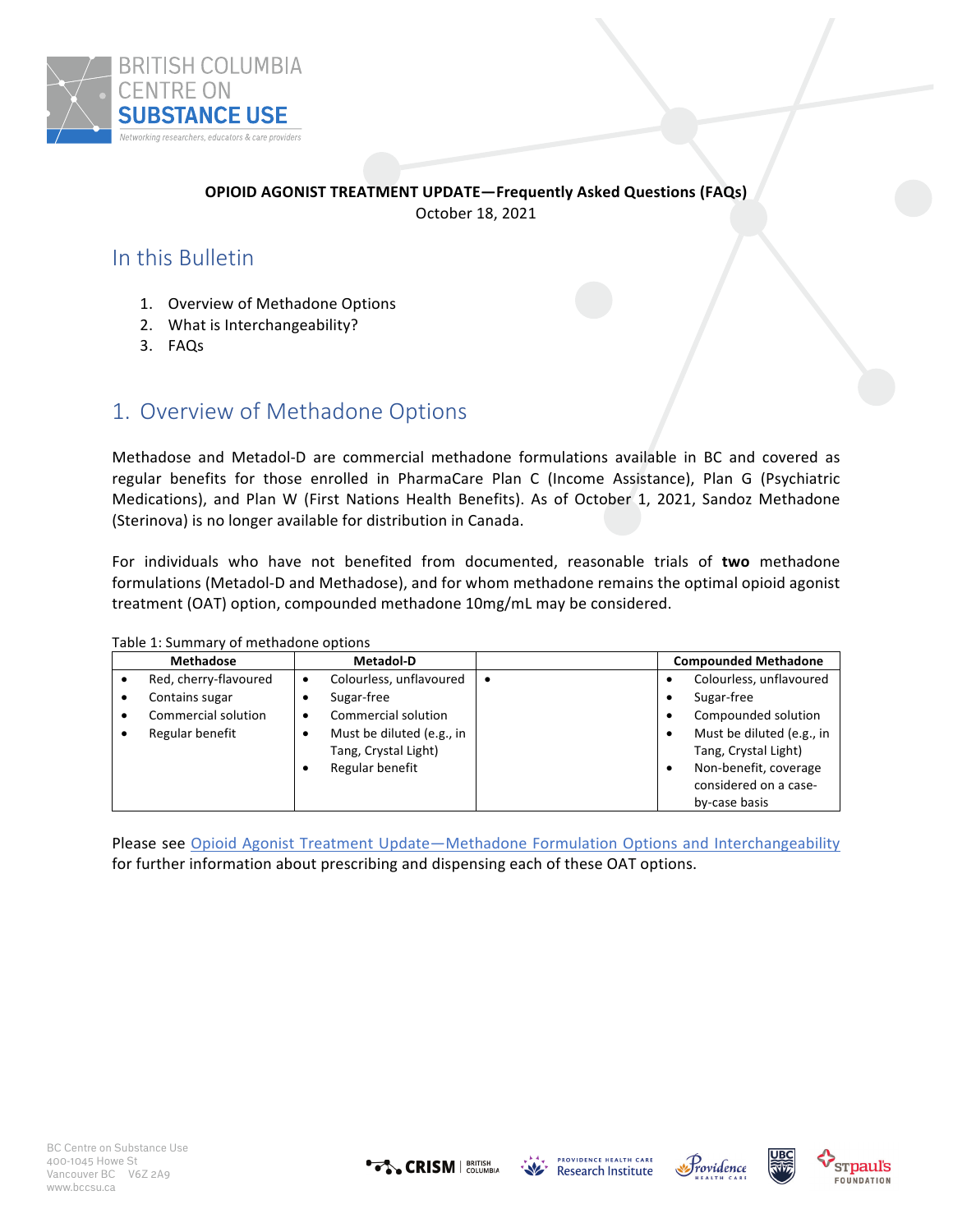

# 2. What is Interchangeability?

Interchangeability refers to situations in which pharmacists may use their professional judgement to dispense another product if the product being interchanged meets the Health Professions Act definition (section 25.91) of an interchangeable drug:

- Same amount of the same active ingredients
- Comparable pharmacokinetics
- Same clinically significant<sup>1</sup> formulation characteristics
- Administered in the same way as the drug prescribed

A pharmacist may decide to interchange a methadone formulation because of patient preference, cost, or other considerations. Interchanges should be done in consultation with the patient and, when possible, their prescriber. If the pharmacist decides to perform an interchange, they should document both the rationale and circumstances with the original prescription and communicate this decision to the prescriber using standard fax communication.

Methadose and Metadol-D arecommercially available methadone 10mg/mL products that meet the above requirements of an interchangeable drug. While commercial methadone formulations are interchangeable with each other, they cannot be interchanged with compounded methadone, as shown in the table below.

| $1.4812$ E.m.co. 0.10.150.00.11.0 |                           |                  |  |                                |  |  |  |  |  |
|-----------------------------------|---------------------------|------------------|--|--------------------------------|--|--|--|--|--|
| Methadone                         | Can be interchanged with: |                  |  |                                |  |  |  |  |  |
| Product                           | <b>Methadose</b>          | <b>Metadol-D</b> |  | Compounded<br><b>Methadone</b> |  |  |  |  |  |
| <b>Methadose</b>                  |                           |                  |  | x                              |  |  |  |  |  |
| Metadol-D                         |                           |                  |  | x                              |  |  |  |  |  |
| Sandoz<br><b>Methadone</b>        |                           |                  |  | x                              |  |  |  |  |  |
| Compounded<br><b>Methadone</b>    | x                         | x                |  |                                |  |  |  |  |  |

Table 2: Interchangeability

<u> 1989 - Johann Barn, mars ann an t-Amhain an t-Amhain an t-Amhain an t-Amhain an t-Amhain an t-Amhain an t-Amh</u>









 $<sup>1</sup>$  See Health Canada Bio-equivalence Standards for more information.</sup>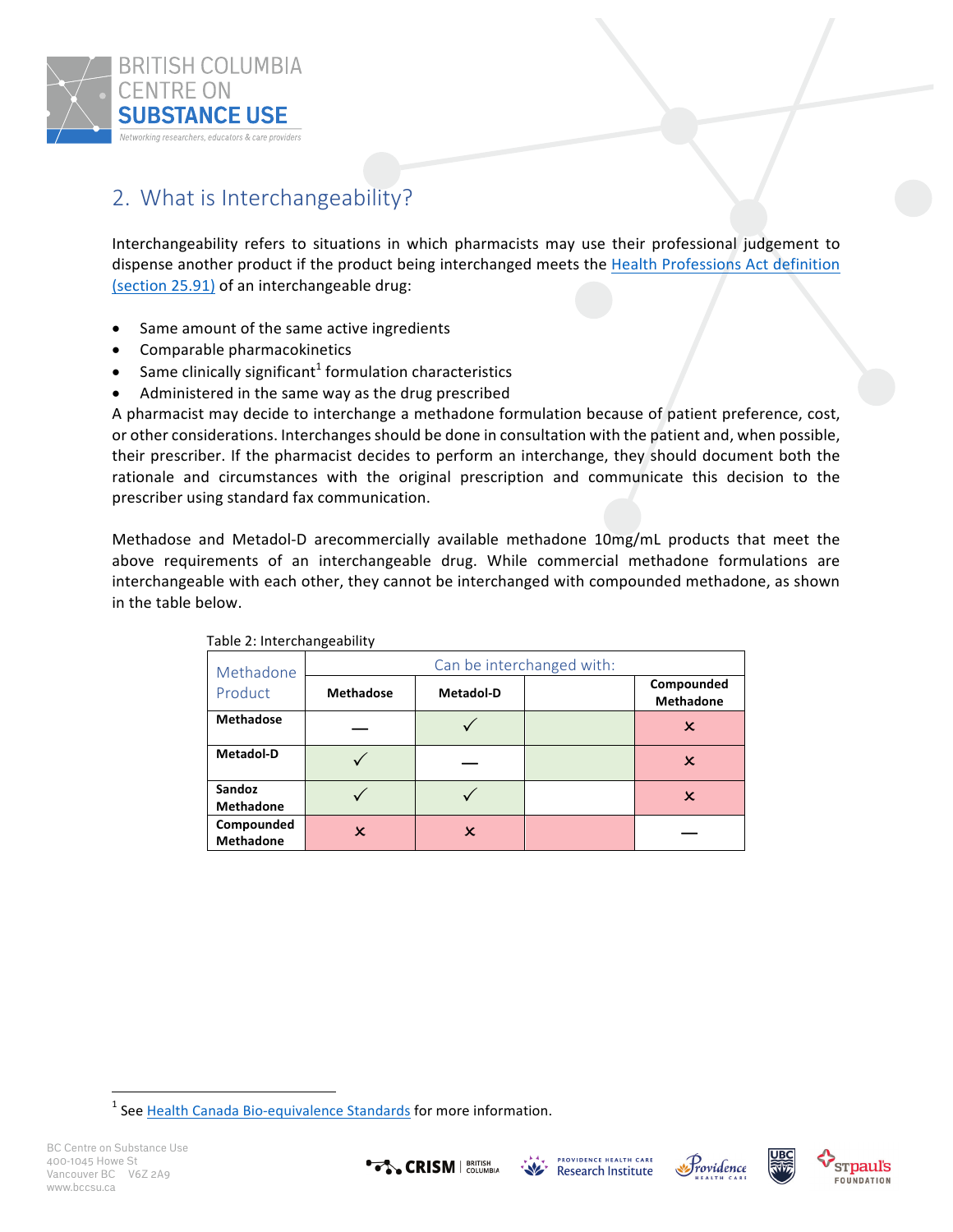

# 3. Frequently Asked Questions

# For Prescribers

## 1. How do I decide on a formulation to prescribe to my patient?

Prescribers should consider the needs of their patient when selecting a formulation, for example, whether they would benefit from a sugar-free formulation or have a preference of formulation they would like to try.

**2.** What if my patient was stable on compounded methadone before the formulation change and **wants to go back on it?** 

Coverage for compounded methadone will only be provided with documented reasonable trials of two regular benefit methadone formulations:

1. Metadol-D 10mg/mL unflavoured

AND 

2. Methadose 10mg/mL cherry-flavoured

See the Opioid Agonist Treatment Update—Compounded Methadone bulletin for further information on trialing methadone formulations and prescribing compounded methadone.

## **3. What would indicate that a different methadone formulation should be trialed rather than a different OAT medication?**

While commercial methadone formulations are interchangeable, patients may have success on one formulation but not another. If a patient is not having success on a current methadone formulation, the clinician should re-assess the treatment plan and consider other forms of treatment, in consultation with the patient. The specific treatment to be pursued should be patient-specific and reflect the patient's past experiences with OAT and their treatment goals.

If a patient has experienced some success with their current methadone formulation but still experiences withdrawal, cravings, or side effects, they should be trialed on another methadone formulation. Clinicians should document all methadone formulations that have been trialed, including challenges faced by the patient (e.g., ongoing cravings) and clinical rationale for trialing a different formulation.

### **4.** How long should I trial my patient on a given methadone formulation before considering a switch?

Clinicians should assess patients initiating methadone at least weekly to monitor treatment response. As it can take several days at a stable dose for a given methadone formulation to reach its maximum therapeutic effect, clinicians should consider the patient's response to treatment over one to two weeks at each dose.







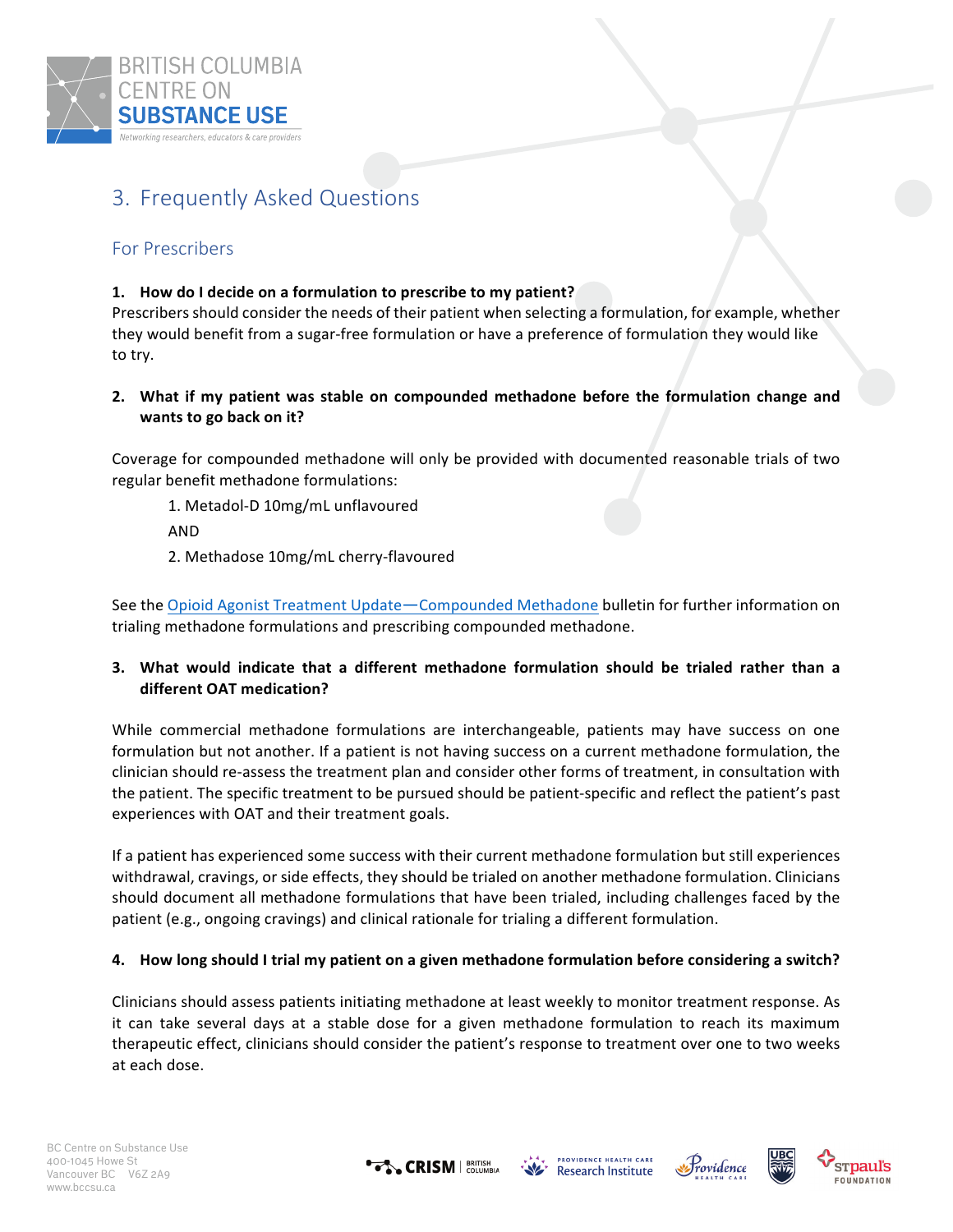

If the patient does not stabilize at a safe therapeutic dose, the clinician should consider switching to another methadone formulation. Refer to the BCCSU/Ministry of Health Guideline for the Clinical Management of Opioid Use Disorder for induction and dosing guidelines for methadone.

#### **5.** What if I do not indicate a specific formulation on the methadone prescription?

The pharmacist filling the prescription will choose a methadone formulation based on the patient's needs and preferences. They will then document which formulation was chosen and fax this information to the prescriber using the **Pharmacist-Prescriber** Communication Form. Any documentation from the pharmacist indicating a chosen formulation or an interchange should be included in the patient's medical record. These communications do not require the prescriber to send a confirmation to the pharmacist.

# For Pharmacists

#### **1.** Do I need to communicate methadone formulation interchanges with the prescriber?

The pharmacist must notify the prescriber using the Pharmacist-Prescriber Communication Form and document the notification when a methadone formulation is chosen or interchanged by the pharmacist. This is standard fax communication and best practice. A confirmation from the prescriber is not required for communications indicating a chosen formulation or an interchange.

### **2.** What if the methadone formulation is not specified on a renewed prescription (i.e., for a stable **patient)?**

Pharmacists should review the patient's profile on PharmaNet and dispense the same product that is on file. If the patient wants to use a different formulation, the pharmacist may perform an interchange after discussing options with the patient.

In these instances, a new prescription is not required, but the prescriber should be notified using standard fax communication. The pharmacist should document both the rationale behind the decision and the communication with the prescriber with the original prescription.

### **3.** What if the methadone formulation is not specified on an initial methadone prescription (aka methadone "start" or "restart")?

The pharmacist should discuss the methadone formulation options with the patient and choose a formulation based on their needs and preferences. Additional factors such as availability of specific methadone formulations should also be considered. A new prescription is not required but the prescriber should be notified using standard fax communication. The pharmacist should document both the rationale behind the decision and the communication with the prescriber with the original prescription.